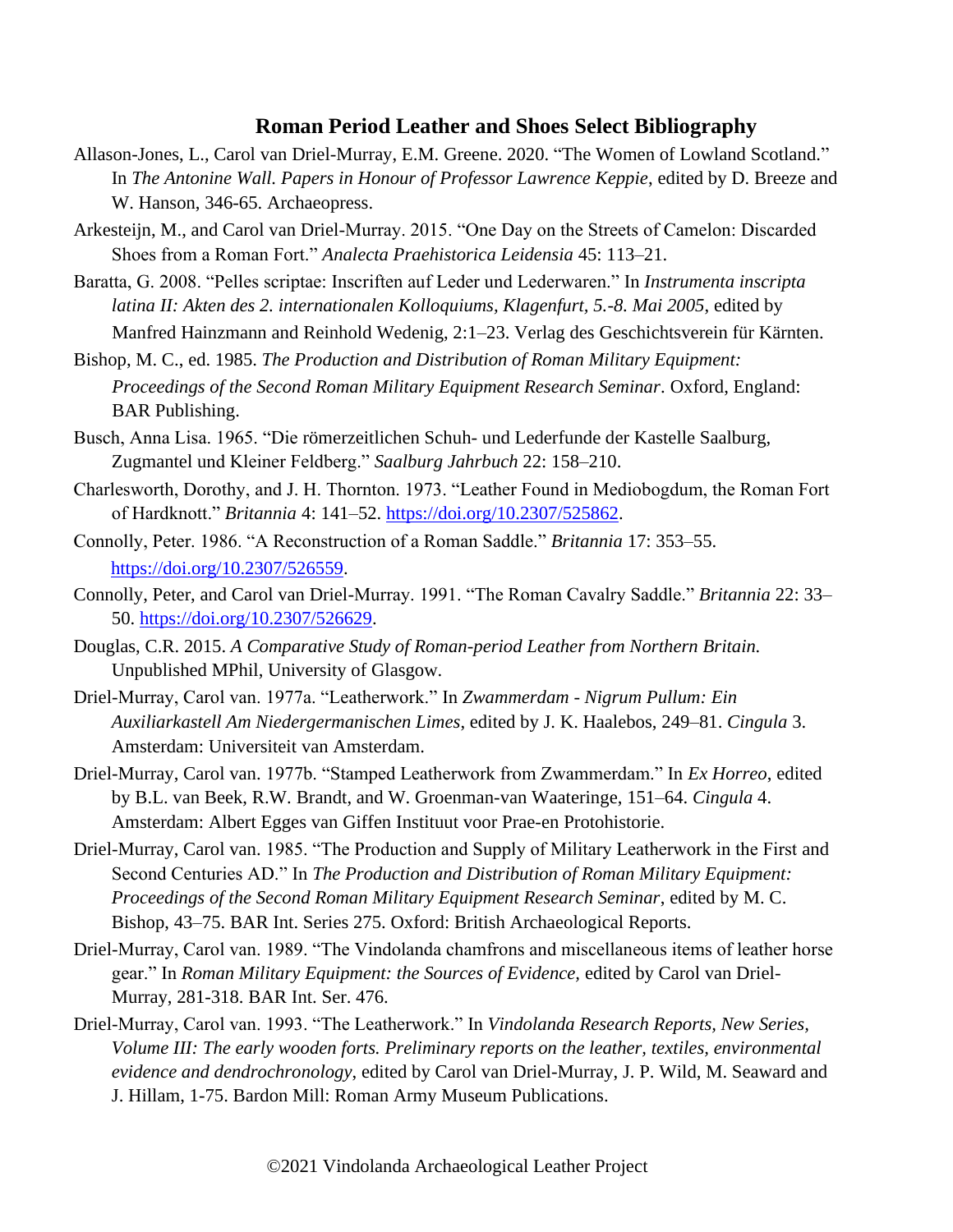Driel-Murray, Carol van. 1998. "A question of gender in a military context." *Helinium* 34: 342–62.

- Driel-Murray, Carol van. 1999a. "And Did Those Feet in Ancient Time… Feet and Shoes as a Material Projection of the Self." In *TRAC 98 Proceedings of the Eighth Annual Theoretical Roman Archaeology Conference, Leicester 1998*, edited by Patricia Baker, Colin Forcey, Sophia Jundi, and Robert Witcher, 131–40. TRAC Proceedings. Oxford: Oxbow Books.
- Driel-Murray, Carol van. 1999b. *Das Ostkastell von Welzheim, Rems-Murr-Kreis: Die römischen Lederfunde. Die Terra Sigillata.* Forschungen und Berichte zur Vor- und Frühgeschichte in Baden-Württemberg. Stuttgart: Theiss.
- Driel-Murray, Carol van. 1999c. "Dead men's shoes." In *Rom, Germanien und die Ausgrabungen von Kalkriese*, edited by W. Schlüter and R. Wiegels, 169–89. Univ.-Verlag Rasch.
- Driel-Murray, Carol van. 2001. "Vindolanda and the Dating of Roman Footwear." *Britannia* 32: 185– 97.
- Driel-Murray, Carol van. 2002a. "Ancient Skin Processing and the Impact of Rome on Tanning Technology." In *Le travail du cuir de la préhistoire à nos jours. Actes des rencontres, 18-20 octobre 2001,* edited by F. Audoin-Rouzeau and S. Beyries, 251-265. Antibes : Éd. APDCA.
- Driel-Murray, Carol van. 2002b. "The leather trades in Roman Yorkshire and beyond." In *Aspects of Industry in Roman Yorkshire and the North*, edited by P. Wilson and J. Price, 109–23. Oxford, Oxbow.
- Driel-Murray, Carol van. 2007a. "Footwear in the North-Western Provinces of the Roman Empire." In *Stepping through Time: Archaeological Footwear from Prehistoric Times until 1800*, by Olaf Goubitz, Carol van Driel-Murray, and W. Groenman-van Waateringe, 1: 336–76. Zwolle: Stichting Promotie Archeologie.
- Driel-Murray, Carol van. 2007b. "Mode in de Nadagen van Het Keizerrijk: De Schoenen van Cuijk." *Westerheem*, 4th century footwear from the Roman fort at Cuijk on the Meuse, 56: 133–41.
- Driel-Murray, Carol van. 2009a. "Roman Leather." In *Excavations at Bowes and Lease Rigg Roman Forts*, edited by Sheppard Frere and R. L. Fitts, 163–64. Yorkshire Archaeological Society Reports 6. Leeds: Yorkshire Archaeological Society.
- Driel-Murray, Carol van. 2009b. "Tanning and Leather." In *The Oxford Handbook of Engineering and Technology in the Classical World*, edited by John Peter Oleson, 483–95. Oxford University Press.
- Driel-Murray, Carol van. 2011a. "Are We Missing Something? The Elusive Tanneries of the Roman Period." In *Leather Tanneries: The Archaeological Evidence*, edited by Roy Thomson and Quita Mould, 69– 83. London: Archetype.
- Driel-Murray, Carol van. 2011b. "Leather from the Roman Wells in the Vicus of Rainau-Buch." In *Rainau-Buch II: Der römische Kastellvicus von Rainau-Buch (Ostalbkreis)*, edited by B. A. Greiner, 218–23. Forschungen und Berichte zur Vor- und Frühgeschichte in Baden-Württemberg. Stuttgart: Theiss Verlag.
- Driel-Murray, Carol van. 2012. "Schoen- En Ledervondsten." In *Scherven, Schepen En Schoeiingen: LR62 Archeologische Onderzoek in Een Fossiele Rivierbedding Bij Het Castellum van De*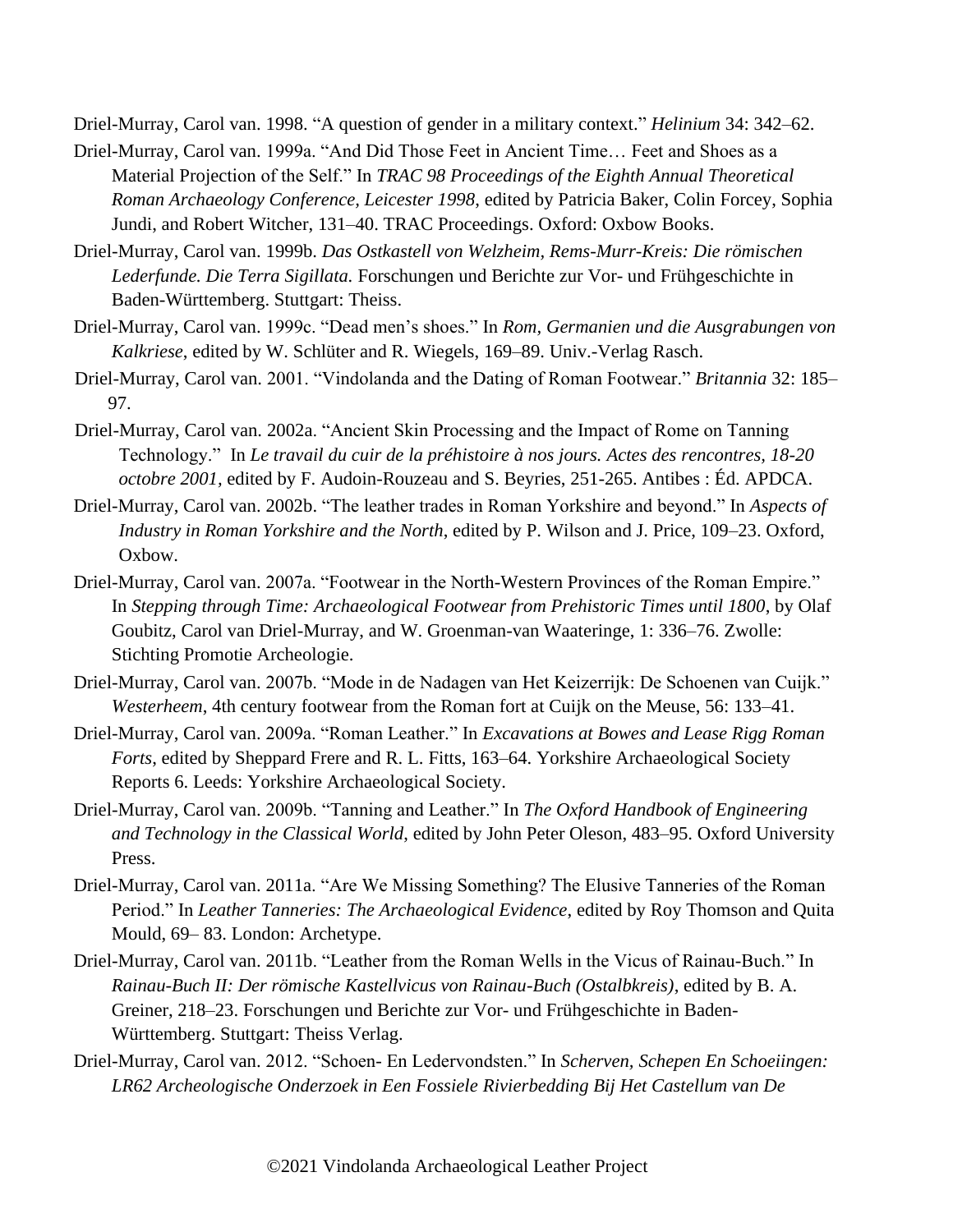*Meern*, edited by A. C. Aarts, 197–213. Utrecht: Gemeente Utrecht, Stadsontwikkeling, Stedenbouw en Monumenten.

- Driel-Murray, Carol van. 2014. "Putting Some Flesh on The Bones: Leather Bikinis and Body Size." In *Life in the Limes: Studies of the People and Objects of the Roman Frontiers*, edited by Rob Collins and Frances McIntosh, 206–16. Oxbow Books.
- Driel-Murray, Carol van. 2016a. "Fashionable Footwear: Craftsmen and Consumers in the North-West Provinces of the Roman Empire." In *Urban Craftsmen and Traders in the Roman World*, edited by Andrew Wilson and Miko Flohr, 132–52. Oxford University Press.
- Driel-Murray, Carol van. 2016b. "The Leather Trades in Roman Yorkshire and Beyond." In *Aspects of Industry in Roman Yorkshire and the North*, edited by Pete Wilson and Jennifer Price, 1st edition, 109– 23. Oxford: Oxbow Books.
- Driel-Murray, Carol van. 2019. "The rural reach of Roman footwear: observations from South-Holland." In *Ab harenis incvltis: artikelen voor Ab Waasdorp*, edited by R. J. van Zoolingen, 167–74. Gemeente Den Haag, afdeling Archeologie.
- Driel-Murray, Carol van. and J. van der Plicht. 2016. "Het gelijk van Boeles: schoenvondsten uit de Friese terpen." In *Van Wierhuizen tot Achlum. Honderd jaar archeologisch onderzoek in terpen en wierden*, edited by A. Nieuwhof, 171-80. Groningen: Vereniging voor Terpenonderzoek.
- Driel-Murray, Carol van, and M. Gechter. 1983. "Funde Aus Der Fabrica Der Legio I Minerva Am Bonner Berg." *Rheinische Ausgrabungen* 23, 1–83. *Beiträge zur Archäologie des römischen Rheinlands IV.*
- Goldman, Norma. 2001. "Roman Footwear." In *The World of Roman Costume*, edited by Larissa Bonfante and Judith Lynn Sebesta, 101–32. Madison: University of Wisconsin Press.
- Goubitz, Olaf, Carol van Driel-Murray, and W Groenman-van Waateringe. 2001. *Stepping through Time : Archaeological Footwear from Prehistoric Times until 1800*. Zwolle: Stichting Promotie Archeologie, Zwolle.
- Greene, E.M. 2013. "Before Hadrian's Wall: Early Military Communities on the Roman Frontier in Britain." In *Breaking Down Boundaries: Hadrian's Wall in the 21st Century*, edited by R. Collins and M.F.A. Symonds, 17-32. Portsmouth: Journal of Roman Archaeology.
- Greene, E.M. 2014. "If the Shoe Fits: Style and Status in the Assemblage of Children's Shoes from Vindolanda." In *Life in the Limes: Studies of the People and Objects of the Roman Frontiers*, edited by Rob Collins and Frances McIntosh, 29–36. Oxbow Books.
- Greene, E.M. 2018 "Footwear and Fashion on the Fringe: Stamps and Decoration on Leather and Shoes from Vindolanda (1993-2016)." In *Embracing the Provinces: Society and Material Culture of the Roman Frontier Regions*, edited by Tatiana Ivleva, Jasper De Bruin, and Mark Driessen, 143–52. Philadelphia, PA: Oxbow Books.
- Greene, E.M. 2019. "Metal Fittings on the Vindolanda Shoes: Footwear and Evidence for Podiatric Knowledge in the Roman World." In *Shoes, Slippers and Sandals Feet and Footwear in Classical Antiquity*, edited by Sadie Pickup and Sally Waite, 310–24. London: Routledge.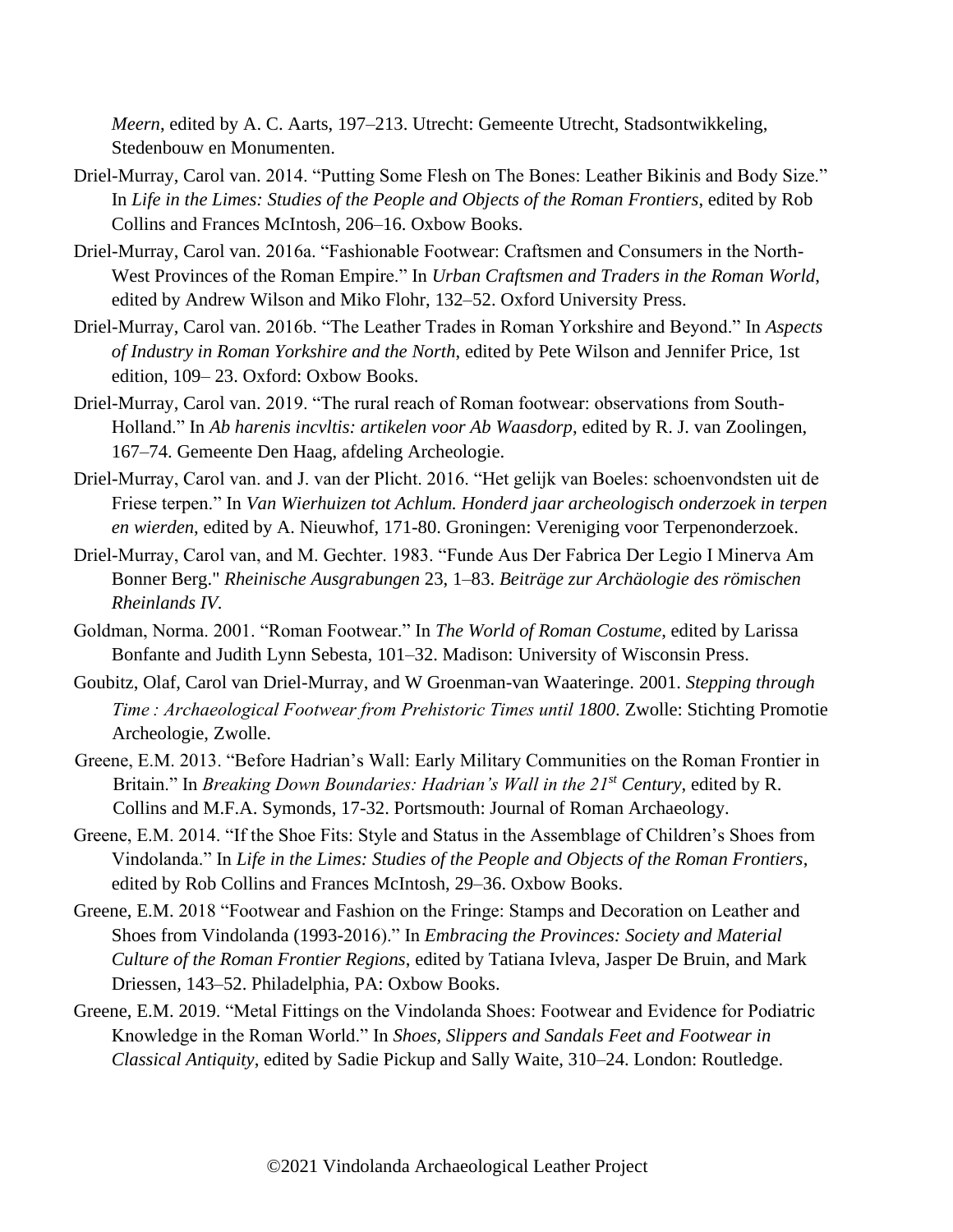- Greene, E.M. 2021. "The Shoes." In *Bridge over troubled water: The Roman finds from the River Tees at Piercebridge in context*, edited by H. Eckardt and P. Walton, 70-72. Britannia Monograph Series no. 34.
- Greene, E.M, and B Birley. 2020. "The Assemblage of Archaeological Footwear from the Roman Fort at Vindolanda." In *Ai piedi degli dei: le calzature antiche e la loro fortuna nella cultura del Novecento, Museo della Moda e del Costume delle Gallerie degli Uffizi*, edited by Lorenza Camin, Caterina Chiarelli, and Fabrizio Paolucci, 82–89. Florence: Firenze Musei.
- Groenman-van Waateringe, W. 1967. *Romeins Lederwerk Uit Valkenburg Z.H*. Nederlandse Oudheden 2. Groningen: Wolters.
- Groenman-van Waateringe, W. 1975. "Römische Lederfunde Aus Vindonissa und Valkenburg ZH: Ein Vergleich." *Gesellschaft Pro Vindonissa, Jahresbericht 1974*, 62– 84.
- Groenman-van Waateringe, W. 1978. "Shoe sizes and palaeodemography." Helinium 18: 184-9.
- Groenman-van Waateringe, W. 1992. "Analyses of the Hides and Skins from the Hauslabjoch." *Jahrbuch Des Römisch-Germanischen Zentralmuseums Mainz* 39 (1): 114–28.
- Groenman-van Waateringe, W. 1993. "Leather Artefacts." In *The Valkenburg Excavations 1985- 1988: Introduction and Detail Studies*, edited by R. M. van Dierendonck, Daan P. Hallewas, and Karen Waugh, 217–38. Amersfoort: ROB.
- Groenman-van Waateringe, W. 1999. "The Leather Finds." In *The excavations at Wijnaldum, reports on Frisia in Roman and Medieval times,* edited by J.C. Besteman, J.M. Bos, D.A. Gerrets, H.A. Heidinga and J. de Koning, 299-303. Rotterdam.
- Groenman-van Waateringe, W. 2007. "Prehistoric Shoes." In *Stepping through Time. Archaeological Footwear from Prehistoric Times until 1800,* edited by O. Goubitz, C. van Driel-Murray, W. Groenman-van Waateringe, 379-96. Zwolle: Stichting Promotie Archeologie.
- Groenman-van Waateringe, W. 2009. "The Source of Hides and Skins for Roman Army Equipment." In *The Army and Frontiers of Rome*, edited by W.S. Hanson, 209–52. Portsmouth, R.I.: Journal of Roman Archaeology.
- Groenman-van Waateringe, W. and H. Herschel. 1982. "How healthy were the feet of our predecessors?" *Proceedings of the Paleopathology Association 4th European meeting*. 335-340.
- Grömer, Karina, Gabriela Ruß-Popa, and Konstantina Saliari. 2017. "Products of Animal Skin from Antiquity to the Medieval Period." *Annalen des Naturhistorischen Museums in Wien. Serie A für Mineralogie und Petrographie, Geologie und Paläontologie, Anthropologie und Prähistorie* 119: 69–93.
- Himmler, F. 2008. "Testing the 'Ramshaw' Boot Experimental Calceology on the March." *Journal of Roman Military Equipment Studies* 16: 347-357.
- Hoevenberg, J. 1993. "Leather Artefacts." In *The Valkenburg Excavations 1985-1988*, edited by R.M. van Dierendonck, D.P. Hallewas and K.E. Waugh, 217-338. ROB: Amersfoort.
- Kelly, Jackie, and Quita Mould. 2017. "Leatherworking in South-Eastern Britain in the Roman Period." In Agriculture and Industry in South-Eastern Roman Britain, edited by David Bird, 236–54. Oxbow Books.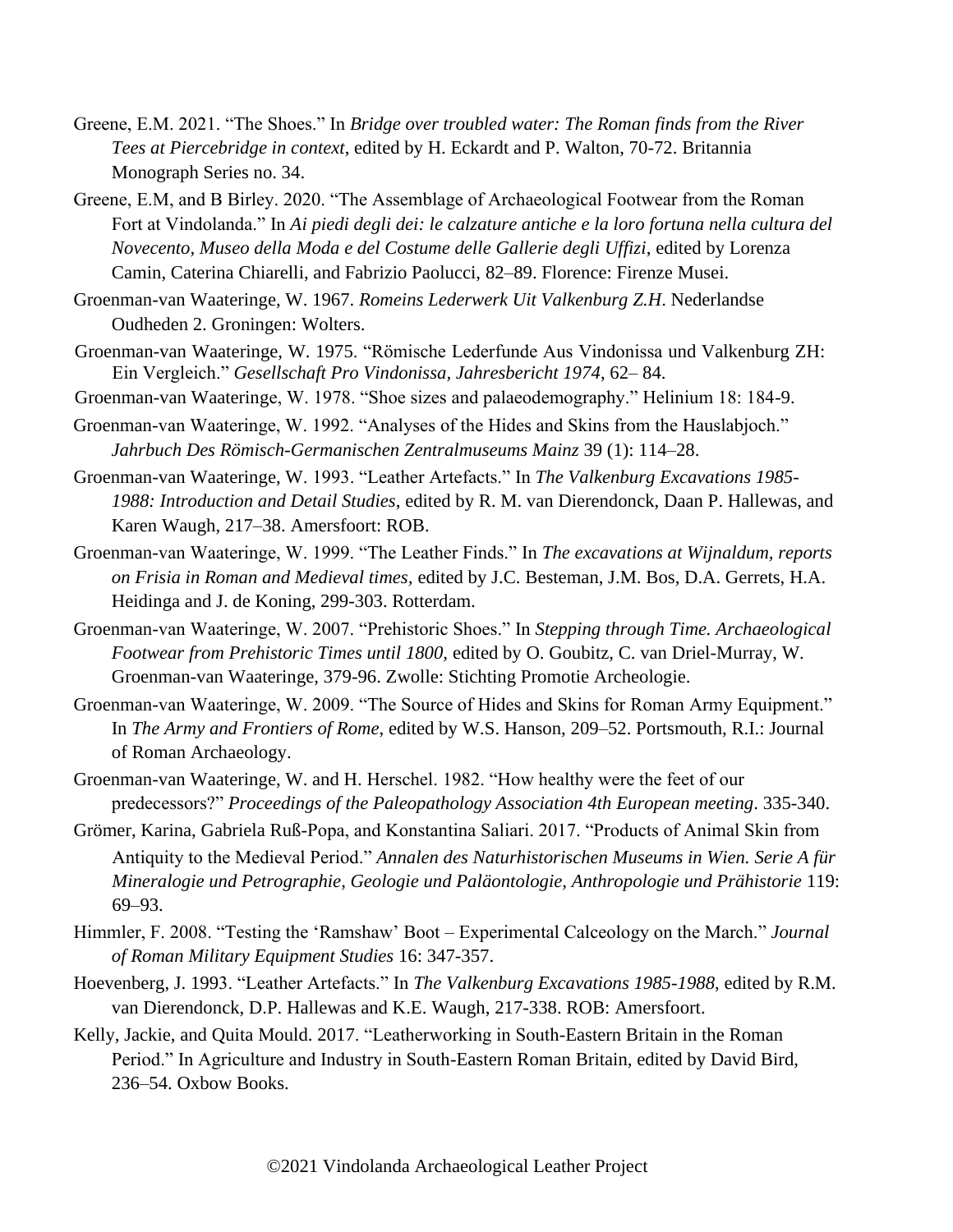- Köstner, Barbara. 2016. "Wearing Socks in Sandals: The Height of Roman Fashion?" In *Small Finds and Ancient Social Practices in the Northwest Provinces of the Roman Empire*, edited by Stefanie Hoss and Alissa Whitmore, 16–27. Oxford: Oxbow Books.
- Lentini, Alessandro, and Giuseppe Scala. 2002. "Identification and Technology of Textile Fibres and Leather from the Roman Ships of Pisa San Rossore, Italy." *Revue d'Archéométrie* 26 (1): 171– 76. [https://doi.org/10.3406/arsci.2002.1031.](https://doi.org/10.3406/arsci.2002.1031)
- McIntyre, J., and L.A. Richmond. 1934. "Tents of the Roman Army and Leather from Birdoswald." *Transactions of the Cumberland & Westmorland Antiquarian & Archaeological Society*, 34: 62– 90. [https://doi.org/doi.org/10.5284/1063140.](https://doi.org/doi.org/10.5284/1063140)
- Metcalfe, A.C, and R.B. Longmore. 1973. "Leather Artefacts from Vindolanda 1972-1973." *Transactions of the Museum Assistants' Group* 12, edited by P.S. Doughty, 38–43.
- Mills, J. M. 1993. "Hobnails." In *Excavations at Poundbury 1966-80, Vol. 2: The Cemeteries*, edited by D. E. Farwell and T. I. Molleson, 11: 99. Dorset Natural History and Archaeological Society Monograph Series.
- Mould, Quita. 1997. "The Leather." In *Birdoswald: Excavations of a Roman Fort on Hadrian's Wall and Its Successor Settlements, 1987-92*, edited by Tony Wilmott, 326–41. English Heritage Archaeological Report 14.
- Mould, Quita. 2007. "The Leather." In *Excavations at Abingdon West Central Redevelopment: Iron Age, Roman, Medieval, and Post-medieval Activity in Abingdon*, by Kate Brady, Alex Smith, and Granville Laws, *Oxoniensia* 72, 107-202.
- Mould, Quita. 2009. "The Roman Shoes." In *The Carlisle Millenium Project: Excavations in Carlisle, 1998-2001. Vol 2: The Finds*, edited by C. Howard-Davis, 2: 831–41. Lancaster Imprints 14.
- Mould, Quita, and G. Edwards. 1995. *Guidelines for the Care of Waterlogged Archaeological Leather.* English Heritage Scientific and Technical Publications Guideline 4.
- Padley, Timothy Giles, and Susan Winterbottom. 1991. "The Wooden, Leather and Bone Objects from Castle Street, Carlisle: Excavations 1981-2." In *The Roman Waterlogged Remains And Later Features at Castle Street, Carlisle: Excavations 1981-2*, by Michael Robin McCarthy, fasicule 3: 228–43. Cumberland and Westmorland Antiquarian and Archaeological Society Research Series 5.
- Reed, R. 1972. *Ancient Skins, Parchments and Leathers*. Seminar Press.
- Rhodes, M. 1980. "Leather Footwear." In *Excavations at Billingsgate Buildings 'Triangle', Lower Thames Street, 1974,* edited by D.M. Jones*,* 99-128. London: London and Middlesex Archaeological Society.
- Rhodes, Michael. 1987. "Inscriptions on Leather Waste from Roman London." *Britannia* 18: 173–81. [https://doi.org/10.2307/526444.](https://doi.org/10.2307/526444)
- Schleiermacher, M. 1982. "Römische Leder-Und Textilfunde Aus Köln." *Archaologisches Korrespondezblatt* 12: 205–16.
- Shaw, E. 2017. "Shoes and Status in Roman Art and Archaeology." Unpublished MA, Newcastle: Newcastle University.